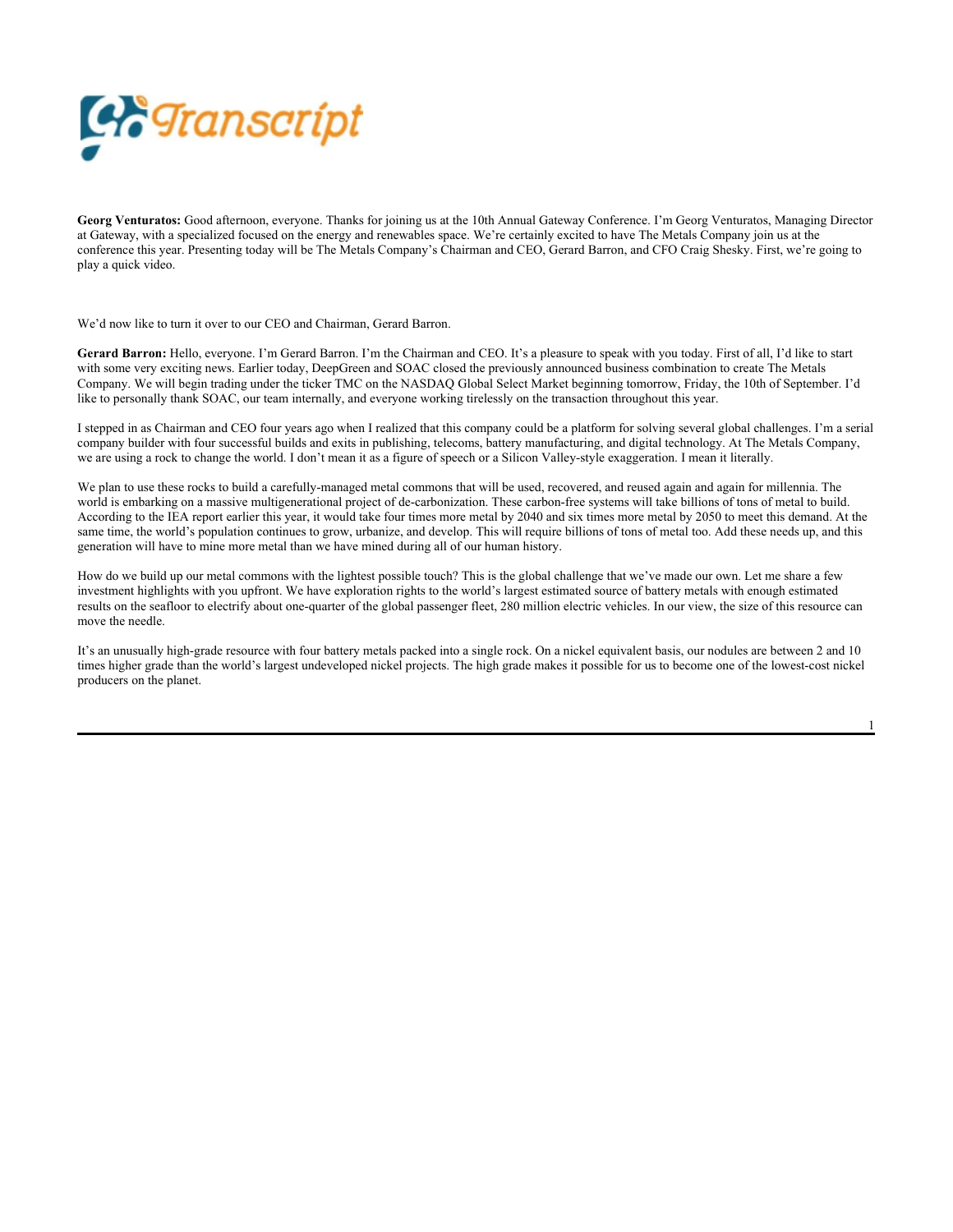

The resource comes with many advantages over land ores that allow us to dramatically compress the ESG footprint, including what we believe could be a 90% reduction in climate change impacts and elimination of toxic tailings. Importantly, we are fortunate to have attracted several strategic investors and partners Glencore, Maersk, Allseas, and technology development partners like Hatch.

As I mentioned earlier, the business combination has now closed, and we will begin trading on the NASDAQ tomorrow morning. TMC has received approximately \$137 million in cash prior to transaction fees, including approximately 27 million from the SOAC trust account after accounting for redemptions. SOAC entered into subscription agreements for around \$330.3 million pipe, however, only approximately 110 million of proceeds from the private placement were received to date. SOAC and TMC will continue to seek to enforce the funding obligations of the non-performing investors under the subscription agreements.

With cash in bank of 113 million at closing, we expect to fully fund our operations through Q3 of 2023. This is a sufficient level of cash to reach the key milestones of submitting our application for an exploration contract to the ISA. We've already made significant progress to develop this unique resource, and with cash in hand, we will be achieving the following milestones by the end of Q3, 2023. They include completion of our nodule processing and refining pilot plant program, completion and submission of our environmental impact assessment, construction and deployment of our pilot nodule collection system, working together with Allseas. Finally, submission of an application for an exploitation contract for the NORI area.

The world is in the early stages of a multi-decade green energy revolution. TMC is uniquely positioned at the intersection of three megatrends in this transition. Electrification. The total addressable market to EVs might exceed \$5 trillion over the next decade. I believe that ESG and impact investors are beginning to pay even more attention to the environmental and social impacts of producing metals with a particular focus on carbon impacts.

Finally, there are significant West vs East supply chain issues, mainly with respect to China. This was highlighted through President Biden's 100-day supply chain review with respect to critical metals like nickel. As many of you surely know, the EV revolution is very metals intensive. When you swap an internal combustion engine for a battery, the requirement for certain metals goes up five times. If you look at the four metals we focus on, an electric car with a good-sized battery, an NMC811 chemistry would need about 155 kilograms of these metals.

Raw materials can put the EV transition at risk. Here are four key issues that EV manufacturers should be worried about. Firstly, availability. Shortages are predicted for metals like nickel, copper, and cobalt by 2025. For nickel, McKinsey estimates the shortage could be 40% by the end of the decade without greenfield development and only getting wider from there. Exploration pipelines are looking thin. It takes about 10 years or more to get a greenfield project into production.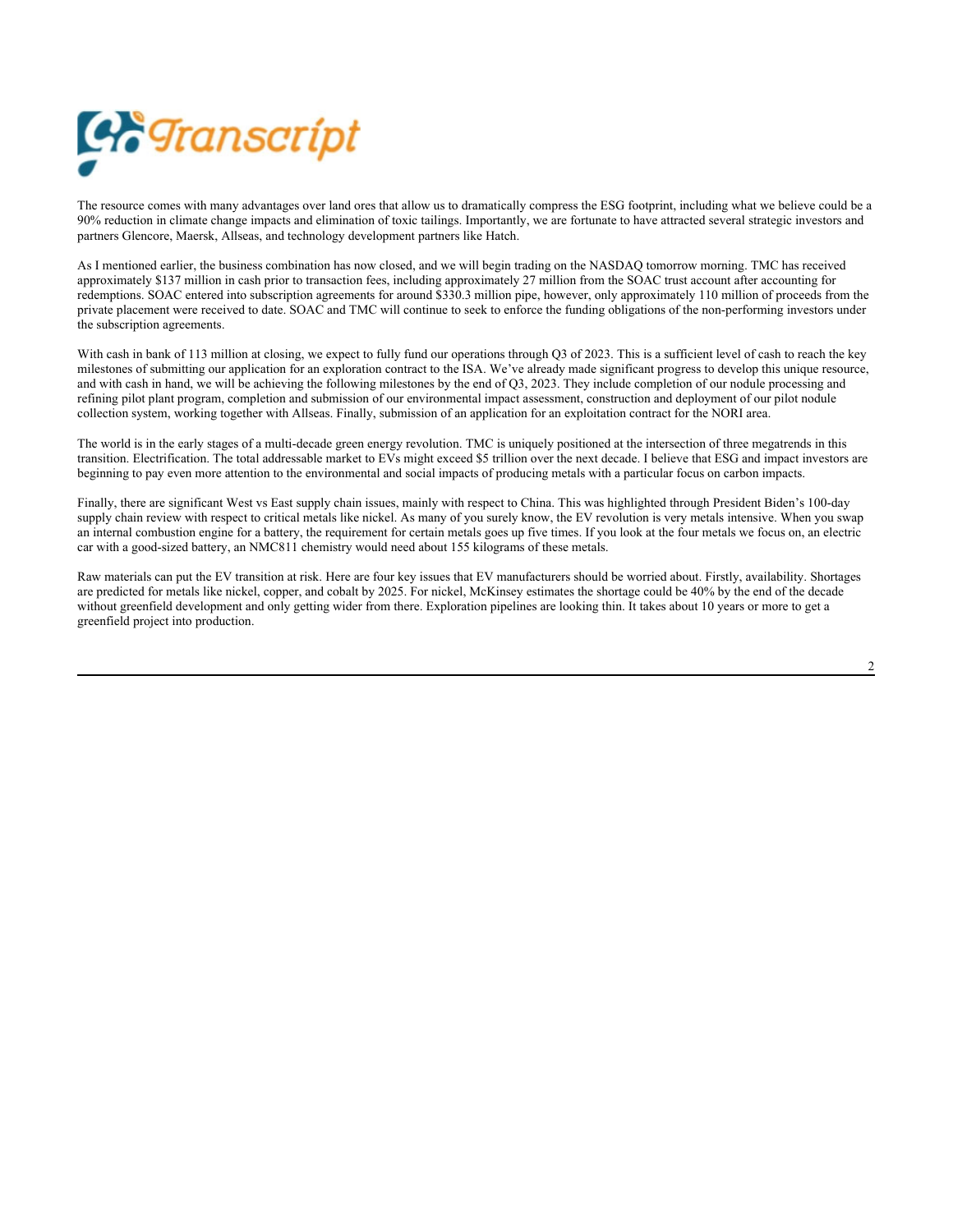

The second issue is security of supply. After decades of strategic investment, China dominates the battery supply chain. Mineral independence is now a geopolitical issue. Thirdly, price. Mass adoption of EVs depends on price parity with conventional cars. Expected to be about a hundred dollars per kilowatt. If metal supply is challenged, metal prices go up and price parity can become a moving target.

Then finally ESG impacts. Mining comes with a host of severe environmental and social impacts. Think child labor, deforestation, biodiversity loss, toxic waste, tailings, emissions. Mining is the single largest source of waste on this planet. We can make a real dent in the availability issue on just two of our exploration blocks in the Clarion-Clipperton Zone, NORI and TOML. We estimate having enough resource to electrify the entire US passenger car fleet, but nickel merit a special call-out. It's a key metal when it comes to battery cathodes, with the vast majority of battery capacity produced by 2030 expected to rely on nickel-rich chemistries.

Nickel is also a key metal for us, representing almost half of our expected revenues. The critical need for nickel was emphasized throughout president Biden's 100 day supply chain review. In that report, nickel was elevated to most critical status, and it was mentioned 146 times. A footnote in the report referred the seabed resources as a significant future source of strategic and critical materials with additional value derived from the offshore technology being developed.

We can solve the security of supply by localizing our plants on any continent as long as we have access to an existing deep-water port, renewable power, and are sufficiently close to our end-use markets. We can also help relieve price pressure. We believe we can operate in the bottom quartile of the nickel cost curve and can weather commodity price fluctuations. From climate change impacts to elimination of processing waste, nodules can make a real difference. I encourage you to go to our website for links to scientific research on these topics, as well as for our peer-reviewed lifecycle analysis comparing the ESG impacts of nodules to those of land-based metals.

Let's talk about the resource itself. This is a world-class resource, which offers several inherent advantages over it's land-based peers. There is also because as polymetallic nodules, which are potato sized rocks that lie unattached on top of the see floor. The resource is remarkably consistent in terms of grades of metals contained. It's a two-dimensional resource that we can effectively evaluate because we can see it, and thus delineate with high confidence.

The nodules are microporous, so they're very easy to smelt, and the collection of nodules doesn't involve any drilling or blasting or deep digging. Finally, the nodules contain very low contents of deleterious elements that typically complicate metal mining and processing. We are developing systems which result in no waste dumps and no tailings dams, which is a real game-changer.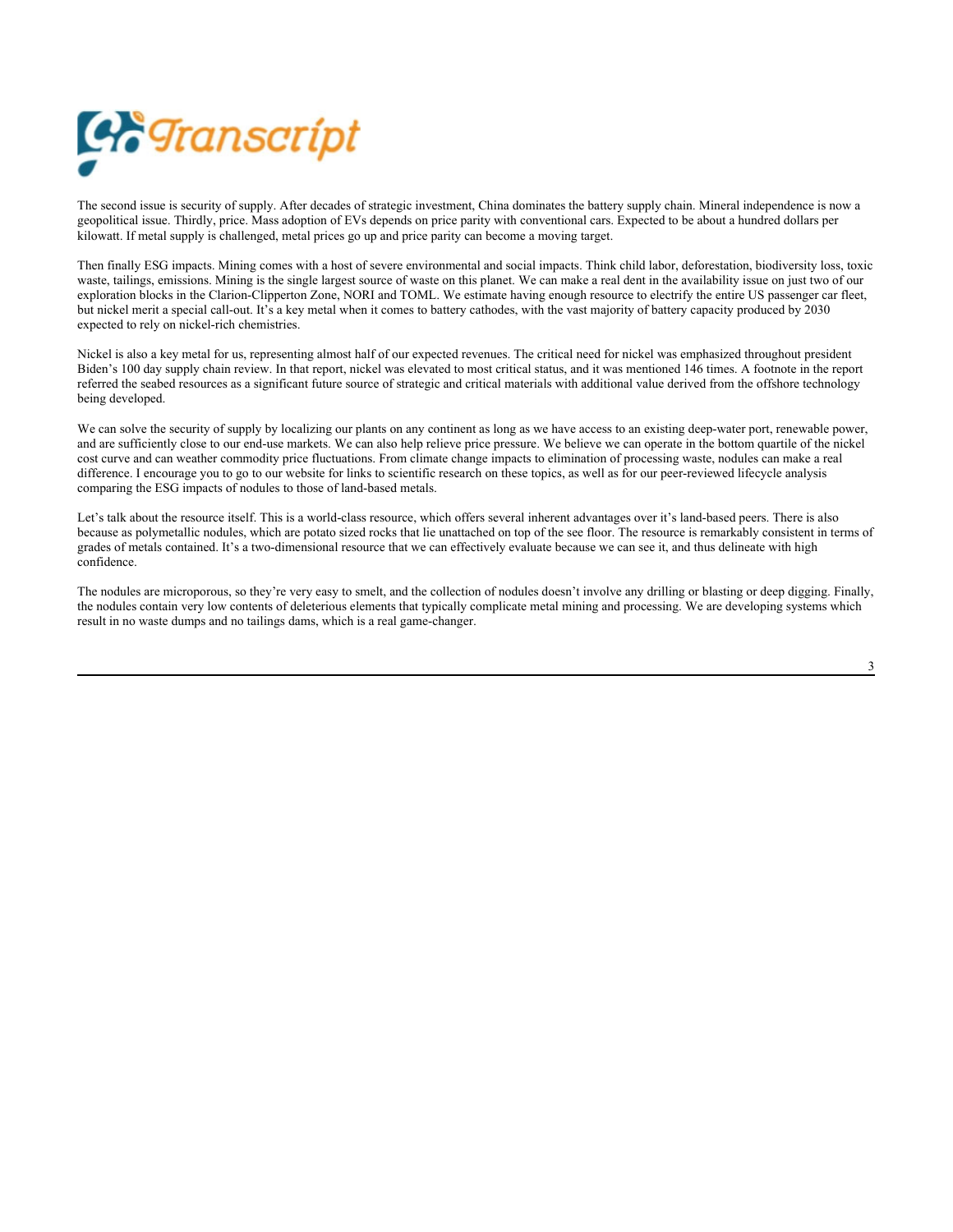

The NORI-D resource is part of the Clarion-Clipperton Zone, which is the largest undeveloped nickel and cobalt resource on the planet. Being larger than all known terrestrial resources for these metals, the company holds rights to some of the best acreage in the CCZ containing 1.6 billion tones of nodules with 16 million tones of contained nickel at high equivalent grade of 3.2%. The chart shows that the TMC resource area do also alternative terrestrial nickel and cobalt development options.

To help develop this unique resource, we have attracted several world-class partners. Glencore was an early investor in our business and holds offtake for 50% of the nickel and copper from the NORI area. Maersk invested in 2017 and has been our vessel operations partner, helping deliver successful offshore campaigns focused on resource definition and environmental baseline. Allseas invested in 2019 then again in 2020, and they also participated in our pipe. Allseas are developing our offshore nodule collection system.

To help us baseline and mitigate our Marine impacts, we have partnered with many of the world's leading institutions who will be openly publishing their findings in peer-reviewed journals. Hatch have worked with us closely to design a metallurgical plant that uses low-risk conventional equipment, yet generates zero solid waste. We have lab tested the flowsheet and are now in the middle of a pilot processing plant program.

Through our significant investment in research alongside leading global institutions, we are confident in the ESG case for the nodules over land-based mining. There are a lot of good people working very hard to improve mining on land, but they're up against several structural challenges. First, falling grades. We tend to take the easy and high-grade stuff first. Critically, when you combine falling grades with sharply rising demands, you end up with an exponential increase in waste. Each kilogram of metal now comes with a mountain of waste, and that waste must be managed indefinitely.

Second, location. You can't change it. If you map our remaining deposits, you'll see mining is moving into places with higher geopolitical risk, higher biodiversity, and higher carbon sinks. For nickel, most of the new supply is in Indonesian rainforest, financed by Chinese and ending up in China. For cobalt, it's coming from rainforest in the Congo, and again, it ends up in China.

This creates hard choices for land-based producers. They need to spend more capital to get the same amount of metal and then even more capital to decarbonize and manage a runaway waste problem. We can do better, and mostly because of the resource and its location. On the resource, we have high grades of four metals, essentially three terrestrial tier 1 deposits rolled into a single seafloor resource.

There is more than 300 kilograms of metal in every ton of nodules. There are no toxic levels of hazardous elements. All of the mass can be turned into products. We have of a location that is far offshore and very deep. This is an absolute game changer, no social displacement, no deforestation, no child labor or atmospheric release of our carbon sinks. Then we made two choices. We invested in a zero-waste flowsheet for Project 1 and committed to powering our Project 1 onshore processing only with renewables.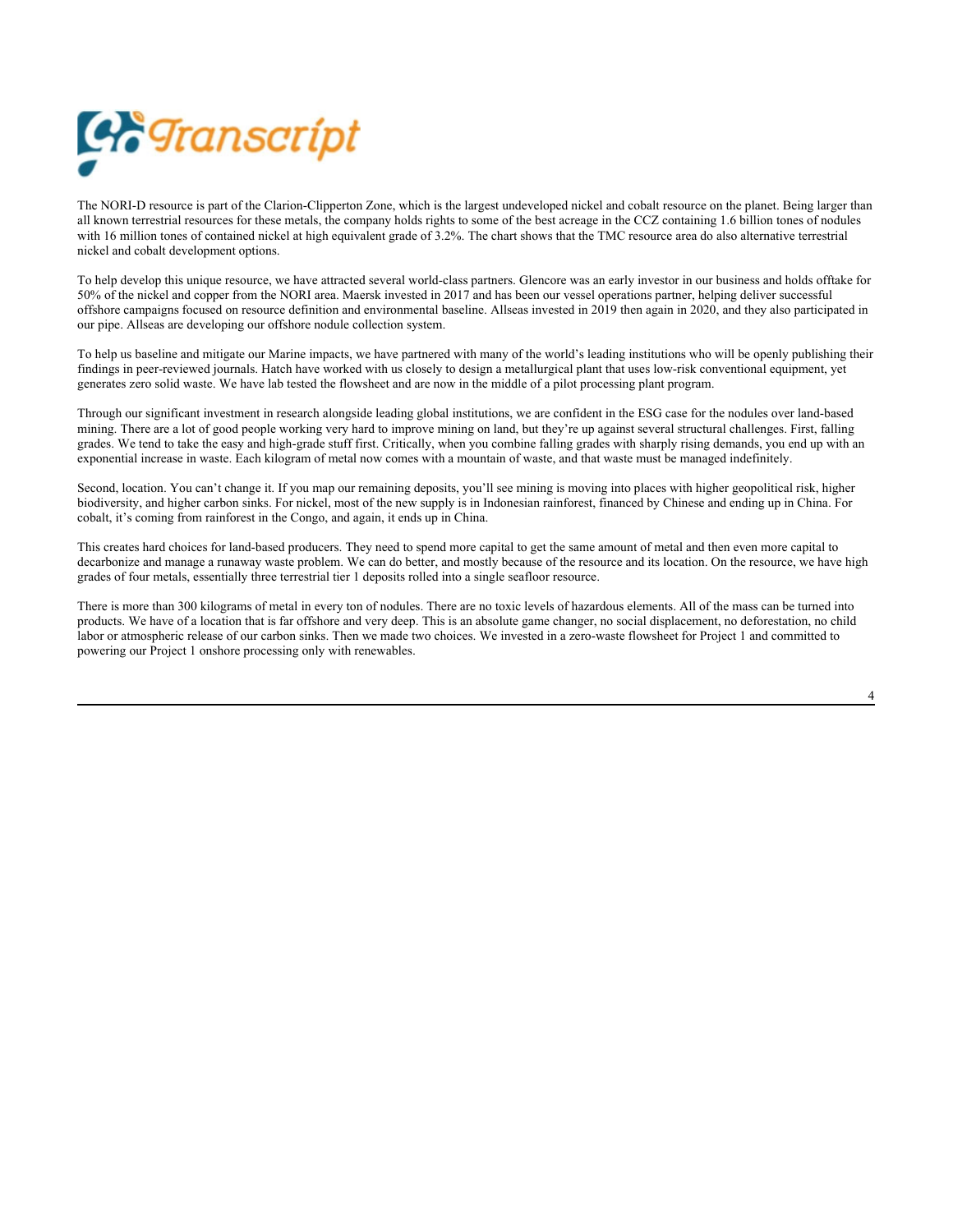

Not many of us have been to the abyss. Let me give you a sense of what it's like. It's dark, cold, high pressure, and food poor. Most of the life there is microbial living in the sediment. The bottom line, there is around 1,500 times less life per square meter in the abyssal planes versus Indonesian rainforest where nickel might otherwise come from. For both nickel and cobalt, most of the world's growth would come from biodiverse, carbon-storing tropical rainforest. This does not mean that the creatures who live in the abyss do not require protection, but it does mean that there are orders of magnitude less life to begin with.

Since we recognize that we'll need a lot more metal to fight climate change, it makes sense to look at the areas of the planet with the least life rather than the most. The regulatory side of our business is important to understand. The CCZ is located in the high seas or international waters. Since 1994, the exploration and exploitation of sea bed resources in the high seas has been governed by the International Seabed Authority or the ISA.

The ISA was established based on the United Nations Convention of the Law of the Sea or UNCLOS as we know it today. It is made up of 160 member states plus the European Union. The exploration contract for NORI was secured in 2011, TOML in '12, and Marawa in 2015. The ISA exploration contract gives us 15 years to explore at an exclusive right to apply for an exploitation contract over the same area. We expect the ISA to finalize the mining code by 2023. In fact, they had intended to do so by 2020, before in-person meetings were delayed due to COVID.

The clock is now ticking on finalization of the mining code, following the island nation of Nauru launching what is called the two-year trigger notice. In no circumstances would any commercial nodule collection occur without the requisite licensing and permitting requirements.

How do we gain confidence about the size and quality of the resource? The nodules occur as a two-dimensional resource on the sea floor, which we can directly see, unlike terrestrial deposits where you need to drill and define a third dimension. This provides a high level of confidence in the nodule resource. To define them, we need to know two things, abundance of nodules and the metal content of the nodules. Abundance can be measured with box core sampling shown on the upper right of this page, as well as sea floor imaging equipment, like the AUV, which produces high-resolution images. We have that bathymetric survey data on 180,000 square kilometers. That's roughly the size of Oklahoma.

You can see the continuous nodule fields on the lower right. Further, the metal content of the nodules in our contract area is remarkably consistent as confirmed by third-party, independent analysis from AMC.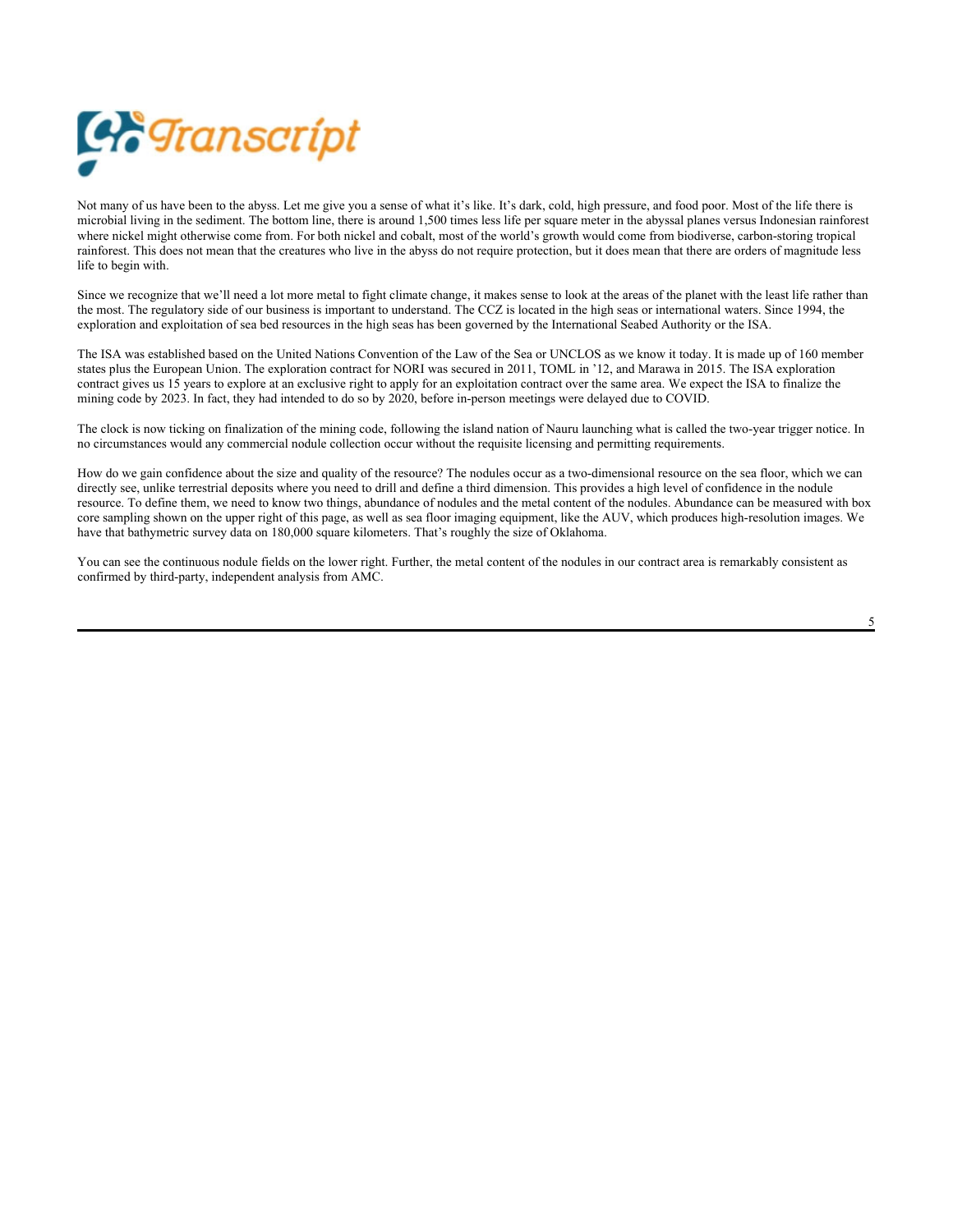

The NORI-D development program is focused on commencing production in 2024, with what we call Project Zero. Both offshore and onshore, we're progressing on track with the help of our capable partners. One of the most important milestones will be the completion of our environmental and social impact assessment, a prerequisite for the ISA exploitation contract application.

This work is comprised of over 100 discreet seabed to surface ocean studies, and once completed, we will have spent nearly a hundred million dollars on it. We're not the only ones working on this. Since there's this combination was announced, there've been several encouraging studies, which disprove some of the myths being spread by opponents of this new industry. One such topic is sediment clearing around the collective vehicle and midwater discharge point.

Researchers at MIT recently found mid-water sediment plumes dilute rapidly to what is essentially clear water to the naked eye. Regarding the sea floor plume near the collected vehicle, a German study recently found that the majority of the particles only reach five or six meters above the seafloor before they flocculate together and fall back down. We believe it's imperative to allow studies like these to continue for the science to speak for itself so that the world can make an informed decision about the trade-offs between seafloor nodule collection and land-based mining.

To collect the nodules, we have collaborated with some of the world's leading offshore engineers and designers. We're developing a nodule collection system, which includes subsea collector robots, a main production vessel, and riser pipe, and a support vessel. Nodules from the production vessel would then offload into a bulk carrier.

In February 2020, our partner and investor, Allseas, purchased the Hidden Gem, a drillship for our exclusive use, at a price well under \$50 million. This Samsung 10,000 vessel would have been a \$700 million new build a decade ago, and the Hidden Gem will be our first production vessel. The conversion process is underway, and it will begin collected tests in the North Atlantic this winter.

I also want to highlight that this is proven technology. The images on this slide show the successful pilot nodule mining work performed in the CCZ by a number of US consortia in the 1970s. Several thousand tons of nodules were successfully recovered and the technology was fully validated by some impressive names on this page, Lockheed Martin, Kennecott, now part of Rio Tinto, BP, Shell, Mitsubishi.

Our collective system will be more advanced and efficient, but the basic principles were proven 50 years ago. As I noted earlier, we have the ability to ship the nodules anywhere for processing, and we intend to produce them in a way that generates zero toxic tailings and zero solid waste. This really opens up the possibilities in terms of processing locations, including many developed nations that are finally focusing on supply chain security and energy independence with respect to critical battery metals.

I'd now like to turn it over to our CFO, Craig Shesky, to talk about the economics, evaluation, and project finance.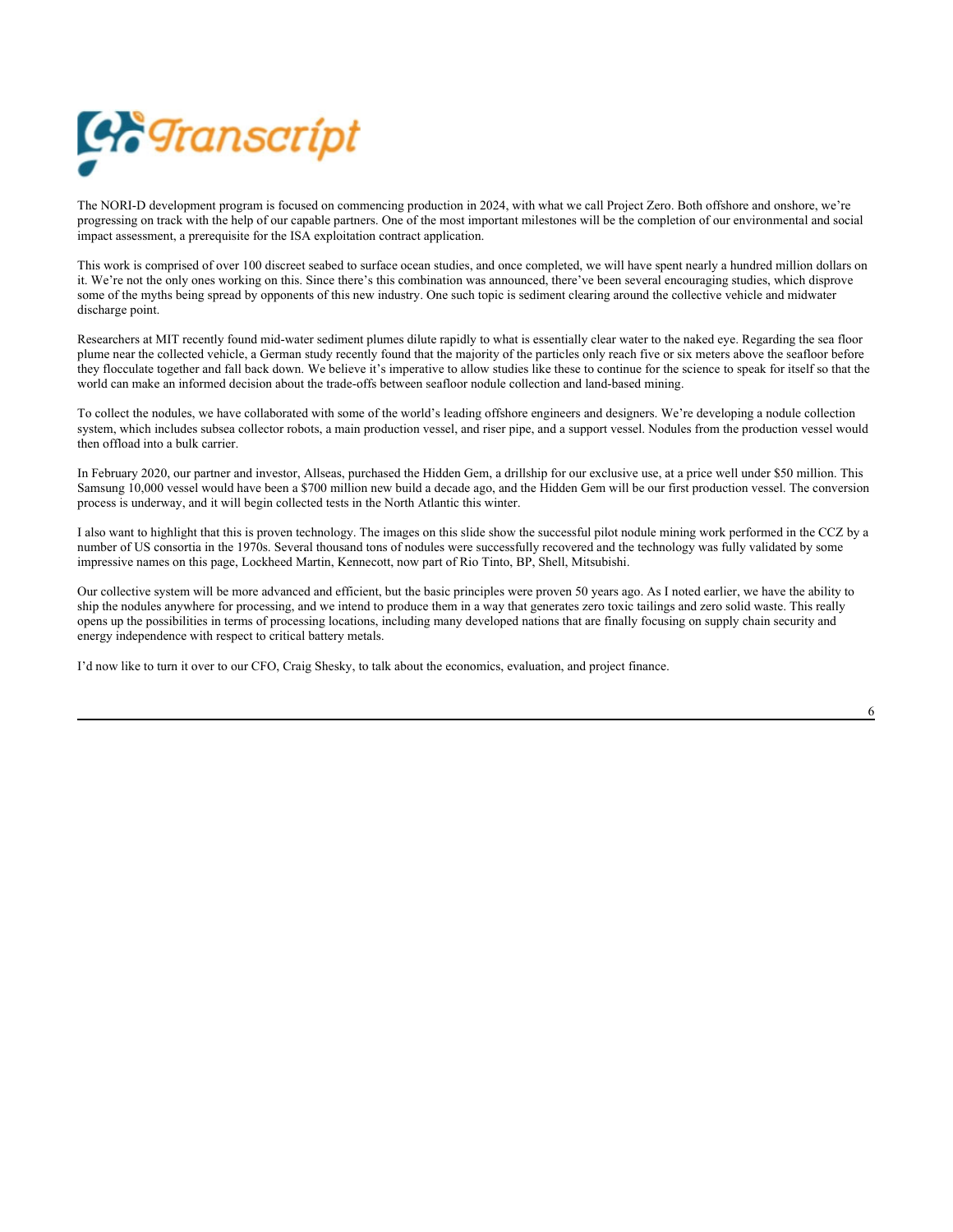

**Craig Shesky:** Thank you, Gerard. When thinking about the massive economic potential of The Metals Company, we think the first place to begin is the net present value. In running a net present value analysis on the full estimated resource for NORI and TOML, represented by the yellow and blue blocks on this page, that arrives at an NPV of 31 billion. Our current equity value of 2.4 billion represents just 7.5% of that amount, which compares oftentimes to other base metal developers who might trade at 50% to 70% of NPV.

We believe this is a conservative estimate given the fact that nickel and copper prices are actually well below spot in this model. Since the business combination was announced in March, copper prices have rallied nearly 37% and nickel prices have rallied 21%. At current metal prices, we believe the NPV on the whole estimated resource for NORI and TOML will be over \$40 billion.

Now, as we stated before, it's never been our intention to fund all the CapEx required to unlock this resource ourselves. We would expect to continue to rely on our strategic partners as well, just to make sure that we are doing this in as CapEx light fashion as possible. It's also very important to remember you can't think about CapEx in a vacuum. You have to consider the CapEx relative to the amount of metal produced.

As Gerard noted, we produce a lot of metal. Mining.com recently recognized our NORI asset as the largest undeveloped nickel project on the planet. Whether you're looking at CapEx relative to the annual average nickel equivalent tonnage, we're very strong relative to most peers, but we're also very strong in the first quartile of the cost curve on the OpEx side as well. We can continue to use our CapEx light options to reduce the overall financing bill. A great example of this is the drillship acquired by Allseas for exclusive use as Gerard noted at pennies on the dollar. It would be our intention to continue to take advantage opportunistically of distressed assets in the offshore oil and gas space.

Now in operating in the deep water, there are just some fundamental advantages to developing these resources even beyond the significant compression of ESG impacts. In comparing land-based mining to nodule collection, while, the timeline from pre-feasibility to production for nodule collection is much shorter, three years versus five to seven years on average for land-based producers. The capital intensity per ton of metal is far lower as shown on the previous page.

There's also no fixed infrastructure to build at sea, no port, power, rail, no freshwater, no roads. You don't worry about community displacement issues. Basically, you can ship the nodules efficiently to places where the infrastructure already exists. Importantly, we have no toxic tailings and no solid waste to manage, and no need to worry about potential collapse of the dams or potential spills into rivers.